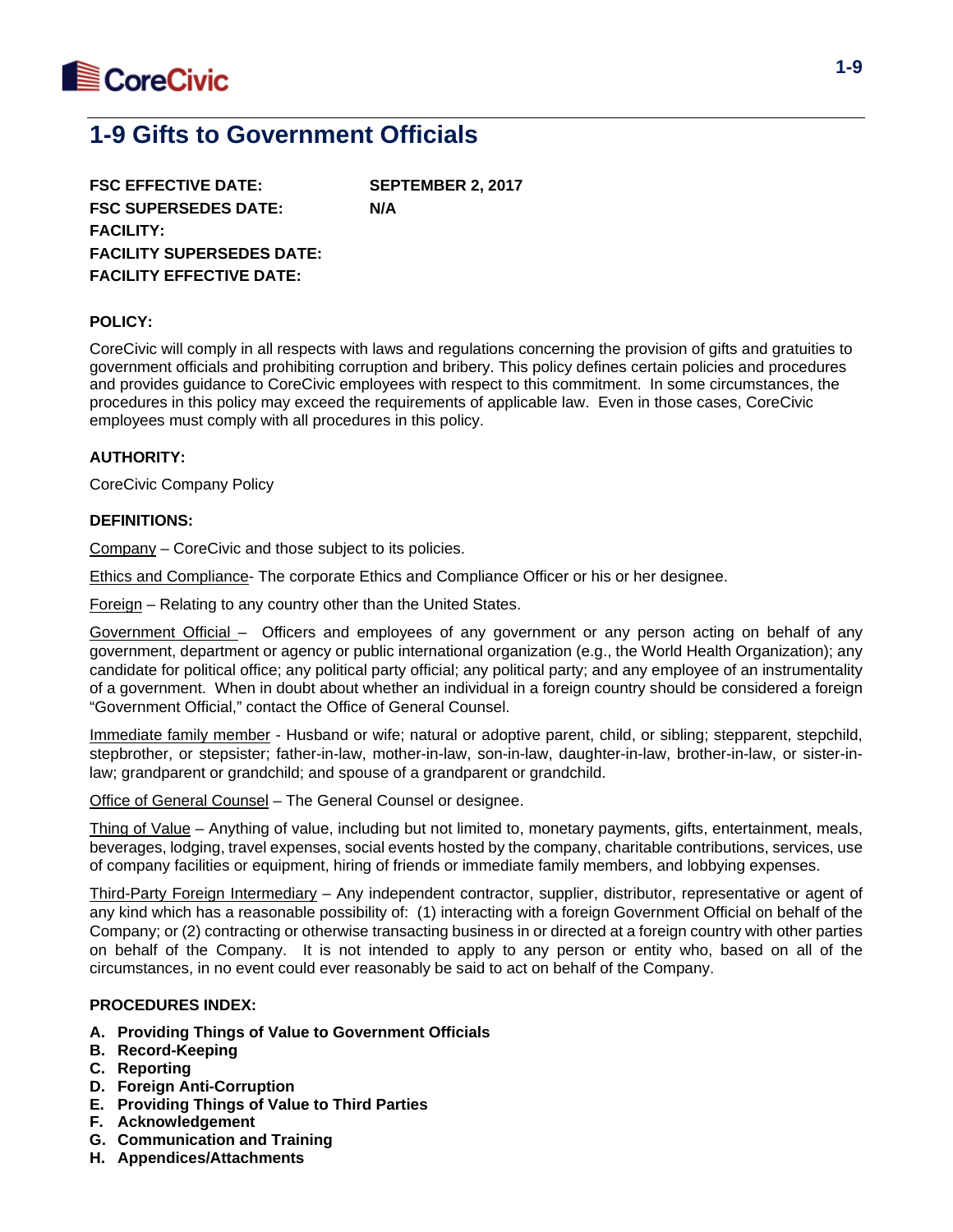## **PROCEDURES:**

# **A. PROVIDING THINGS OF VALUE TO GOVERNMENT OFFICIALS**

- A1. No CoreCivic employee may offer or provide aThing of Value to a Government Official unless he or she knows that doing so is lawful and consistent with this Policy. In no event shall a proposed Thing of Value be offered or provided to induce a Government Official to exercise his or her influence regarding specific official powers, such as favorable treatment in connection with a contract award, or for or because of an official act, whether the official act was taken in the past or is to be taken in the future.
- A2. Procedure
- A2a. Corporate Contributions Company political and government relations activities, including coporate political contributions and lobbying activity, are subject to Policy 3-28 "Government Relations."
- A2b. Other Offerings Prior to offering or providing a Thing of Value to a Government Official or any immediate family member of a Government Official, an employee must provide the Ethics and Compliance with completed form 1-9A, Gift/Gratuity Approval Form, which will include the following:
- A2b1. a description of the proposed thing of value;
- A2b2. the dollar value of the proposed thing of value;
- A2b3. any available documentation and/or receipts substantiating the value of the proposed thing of value;
- A2b4. the business purpose of the proposed thing of value;
- A2b5. the proposed date of the thing of value;
- A2b6. a description of any business of the Company which the Government Official is in a position to influence;
- A2b7. the proposing employee's certification that the thing of value is not being offered or provided to induce a Government Official to exercise his or her influence regarding specific official powers, such as favorable treatment in connection with a contract award, or for or because of an official act, whether the official act was taken in the past or is to be taken in the future.
- A3. If Ethics and Compliance determines that the offer or provision of the thing of value does not represent a risk of noncompliance with any law, rule or regulation governing the provision or receipt of gifts or gratuities to Government Officials, Ethics and Compliance may notify the employee that the offer or provision of the thing of value is permitted.

# **B. RECORD-KEEPING**

- B.1 In addition to the requirements of Policy 2-9, Travel and Entertainment and any other applicable CoreCivic policy, any employee who provides a Thing of Value to any Government Official or immediate family member of a Government Official shall, after providing the thing of value, maintain documentation and/or receipts substantiating the value of the thing of value. The documentation and/or receipts must include the completed Form 1-9A, Gifts to Government Official Approval Form.
- B2. The documentation required by this Policy must be maintained in accordance with Policy 1-15, Records Retention, for a period of six (6) years and will be subject to audit by the Office of General Counsel or designee.

# **C. REPORTING VIOLATIONS**

- C1. Employees must promptly report violations of this Policy or other applicable regulations to Ethics and Compliance or the General Counsel Office of Investigations. Examples of violations include:
- C1a. A Government Official's request(s) for personal payment in return for the Government Official ensuring that official action will or will not be taken;
- C1b. Unusual methods of payments for government services (e.g., payment through a third-party country or institution);
- C1c. Payment in excess of the amount usually required for the specified government services;
- C1d. Payment for government assessments or services in cash;
- C1e. Reasonably credible report of suspicious, unethical, or unlawful conduct about a Government Official; and
- C1f. Requests or demands that the company retain or utilize specific agents, intermediaries, vendors or service providers.